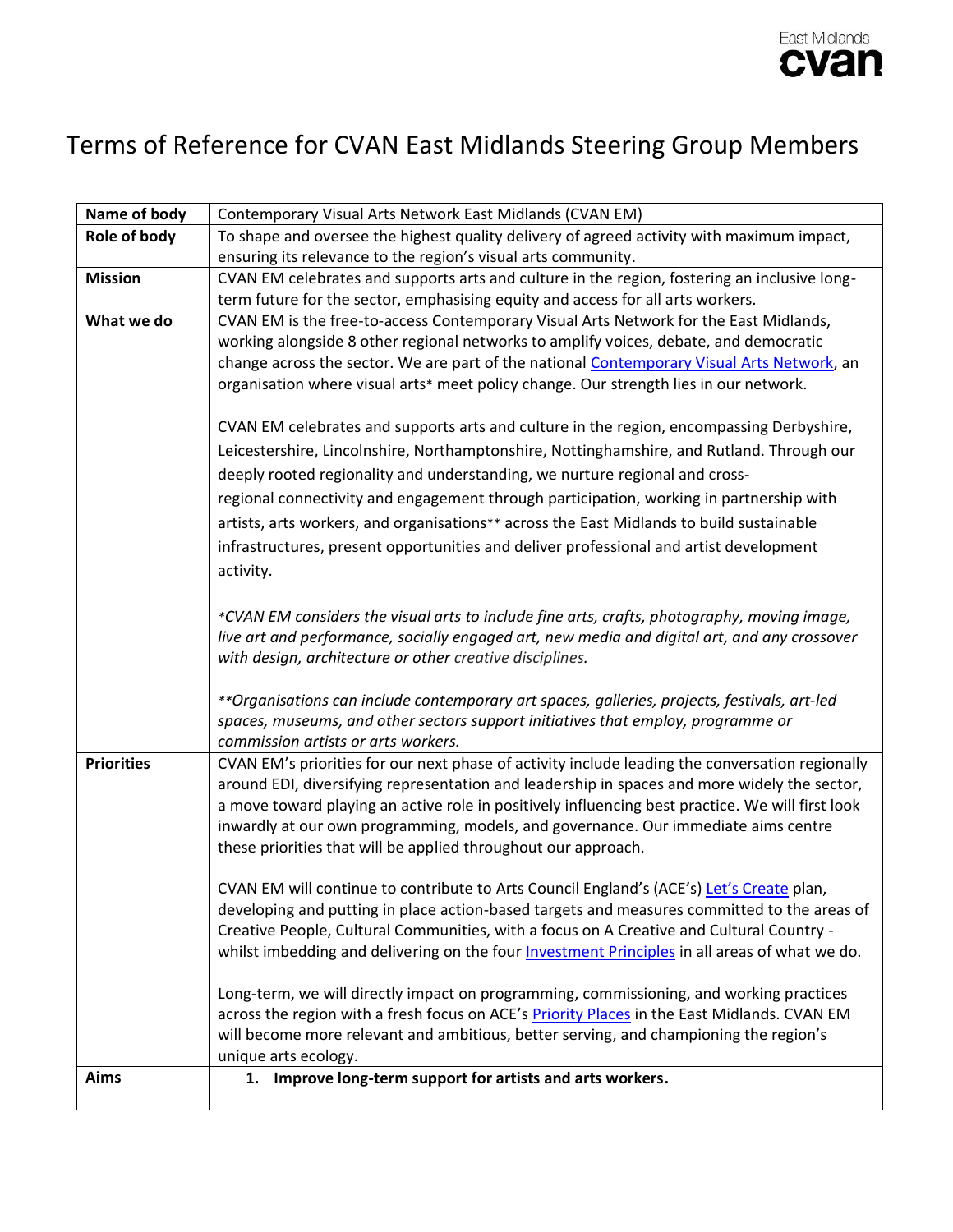

|                   | By working on long-term projects, we can ensure that artists and arts workers are<br>provided with more and more substantial paid opportunities to support artistic and<br>professional development, commissioning and inform decision making.                                |
|-------------------|-------------------------------------------------------------------------------------------------------------------------------------------------------------------------------------------------------------------------------------------------------------------------------|
|                   | Directly impact on programming, commissioning, and working practices across the<br>2.<br>region.                                                                                                                                                                              |
|                   | By ensuring decision making is a collaborative process with many and various voices<br>around the table with more arts workers and organisations having a greater stake in<br>future CVAN EM activity and governance.                                                         |
|                   | 3. Centre equity, diversity & inclusivity through action.                                                                                                                                                                                                                     |
|                   | By ensuring that our organisation, governance, and programme are representative of<br>the communities that we serve.                                                                                                                                                          |
|                   | Become more relevant and ambitious.<br>4.                                                                                                                                                                                                                                     |
|                   | By building enduring relationships and partnerships with artists, arts workers, and<br>organisations across the region to ensure that network development is a collaborative<br>process informed by open dialogue and mutual care.                                            |
|                   | Raise awareness of visual arts practice in the East Midlands outside of the region.<br>5.                                                                                                                                                                                     |
|                   | By supporting artists to gain access to opportunities to work beyond the region as<br>well as better highlighting work that is already taking place within the East Midlands,<br>CVAN EM can raise the region's profile.                                                      |
| <b>Objectives</b> | Define what we will do to achieve the aims:                                                                                                                                                                                                                                   |
|                   | Improve long-term support for artists and arts workers.<br>1.                                                                                                                                                                                                                 |
|                   | Objectives:                                                                                                                                                                                                                                                                   |
|                   | Ensure a more secure and long-term existence for CVAN EM by increasing core<br>$\bullet$<br>funding and capacity, with potential to grow the team and become more ambitious<br>and effective.<br>Improve opportunities for more arts workers to connect with and benefit from |
|                   | engagement with the network, with emphasis on artists based in ACE's Priority Places.<br>Apply for more substantial funding, with greater investment and commitment from<br>regional partners.                                                                                |
|                   | Focus activity on artist and professional development with skills-centred<br>opportunities including e.g., technician boot camps, internships and 'on the job' 1-2-1<br>mentoring.                                                                                            |
|                   | Improve online visibility, imbedding a more strategic approach to marketing and<br>engagement.                                                                                                                                                                                |
|                   | Be strategic in cross-regional connectivity by working more directly with<br>Contemporary Visual Arts Networks located in other regions (inc. National).                                                                                                                      |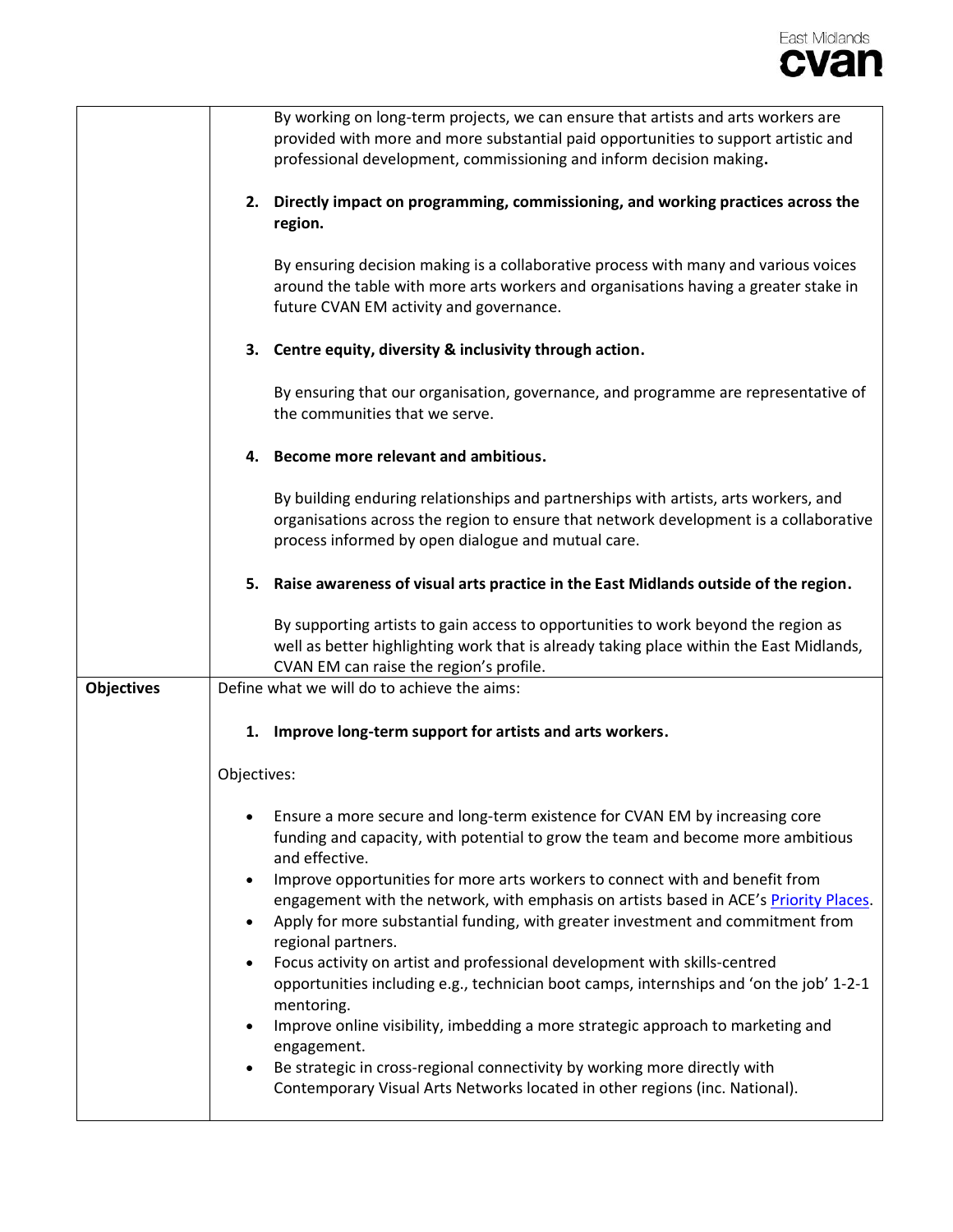| 2. Directly impact on programming, commissioning, and working practices across the<br>region.                                                                                                                                                                                                                                                                                                                                                                                                                                                                                                                                                                                                                                                                                                                                                                                                                                                                                                                                                                                                                                                                                                                                                                                                                            |
|--------------------------------------------------------------------------------------------------------------------------------------------------------------------------------------------------------------------------------------------------------------------------------------------------------------------------------------------------------------------------------------------------------------------------------------------------------------------------------------------------------------------------------------------------------------------------------------------------------------------------------------------------------------------------------------------------------------------------------------------------------------------------------------------------------------------------------------------------------------------------------------------------------------------------------------------------------------------------------------------------------------------------------------------------------------------------------------------------------------------------------------------------------------------------------------------------------------------------------------------------------------------------------------------------------------------------|
| Objectives:                                                                                                                                                                                                                                                                                                                                                                                                                                                                                                                                                                                                                                                                                                                                                                                                                                                                                                                                                                                                                                                                                                                                                                                                                                                                                                              |
| Engage in ongoing and open dialogue through regular 1-2-1 sessions and forums with<br>organisations and arts workers to better understand how CVAN EM can best support<br>and impact on work taking place across the region.<br>Commission and publish research and resources centring EDI (e.g., a 'Brief Guide to<br>$\bullet$<br>Combining Accessibility with Creativity') with the aim to positivity impact on<br>programming, commissions and recruitment in organisations across the region.<br>Nurture existing initiatives and networks between organisations and arts workers in<br>$\bullet$<br>the region by making connections and supporting growth with a focus on EDI.<br>Apply for more substantial funding opportunities with greater investment and<br>$\bullet$<br>commitment from regional partners to co-develop cross-organisational long-term<br>programming.<br>Recruit for and grow the CVAN EM Steering Group so that more artists organisations<br>$\bullet$<br>have a stake in the network and vested interest in how it can support and champion<br>them.<br>Increase opportunities for training and sharing of knowledges across the region by<br>researching, identifying, and initiating opportunities for shared learning.<br>3. Centre equity, diversity & inclusivity through action. |
| Objectives:                                                                                                                                                                                                                                                                                                                                                                                                                                                                                                                                                                                                                                                                                                                                                                                                                                                                                                                                                                                                                                                                                                                                                                                                                                                                                                              |
| We will first look inwardly at our own programming, models, and governance.<br>$\bullet$<br>CVAN EM will provide paid opportunities for artists and arts workers from<br>$\bullet$<br>backgrounds currently under-represented in the arts.<br>Recruit for and grow the CVAN EM Steering Group with a focus on engaging disabled,<br>D/Deaf, neurodivergent, Global Majority, working-class and under-class artists, and<br>arts workers, providing fees for un-waged members.<br>Ground all decision making in open dialogue with artists and arts workers from<br>backgrounds currently under-represented in the sector and across CVAN.<br>Embed equity and inclusion across CVAN EM and all areas of our work to diversify the<br>sector and amplify the voices of artists and arts workers from under-represented<br>backgrounds.                                                                                                                                                                                                                                                                                                                                                                                                                                                                                    |
| Become more relevant and ambitious.<br>4.                                                                                                                                                                                                                                                                                                                                                                                                                                                                                                                                                                                                                                                                                                                                                                                                                                                                                                                                                                                                                                                                                                                                                                                                                                                                                |
| Objectives:                                                                                                                                                                                                                                                                                                                                                                                                                                                                                                                                                                                                                                                                                                                                                                                                                                                                                                                                                                                                                                                                                                                                                                                                                                                                                                              |
| With ongoing input and support from its host NPO, CVAN EM can be more relevant<br>and ambitious, better serving and championing the region's unique arts ecology.<br>Engage in ongoing and open dialogue through regular 1-2-1 sessions and forums with<br>artists, arts workers, and organisations to better understand how CVAN EM can<br>support and impact on work taking place across the region.                                                                                                                                                                                                                                                                                                                                                                                                                                                                                                                                                                                                                                                                                                                                                                                                                                                                                                                   |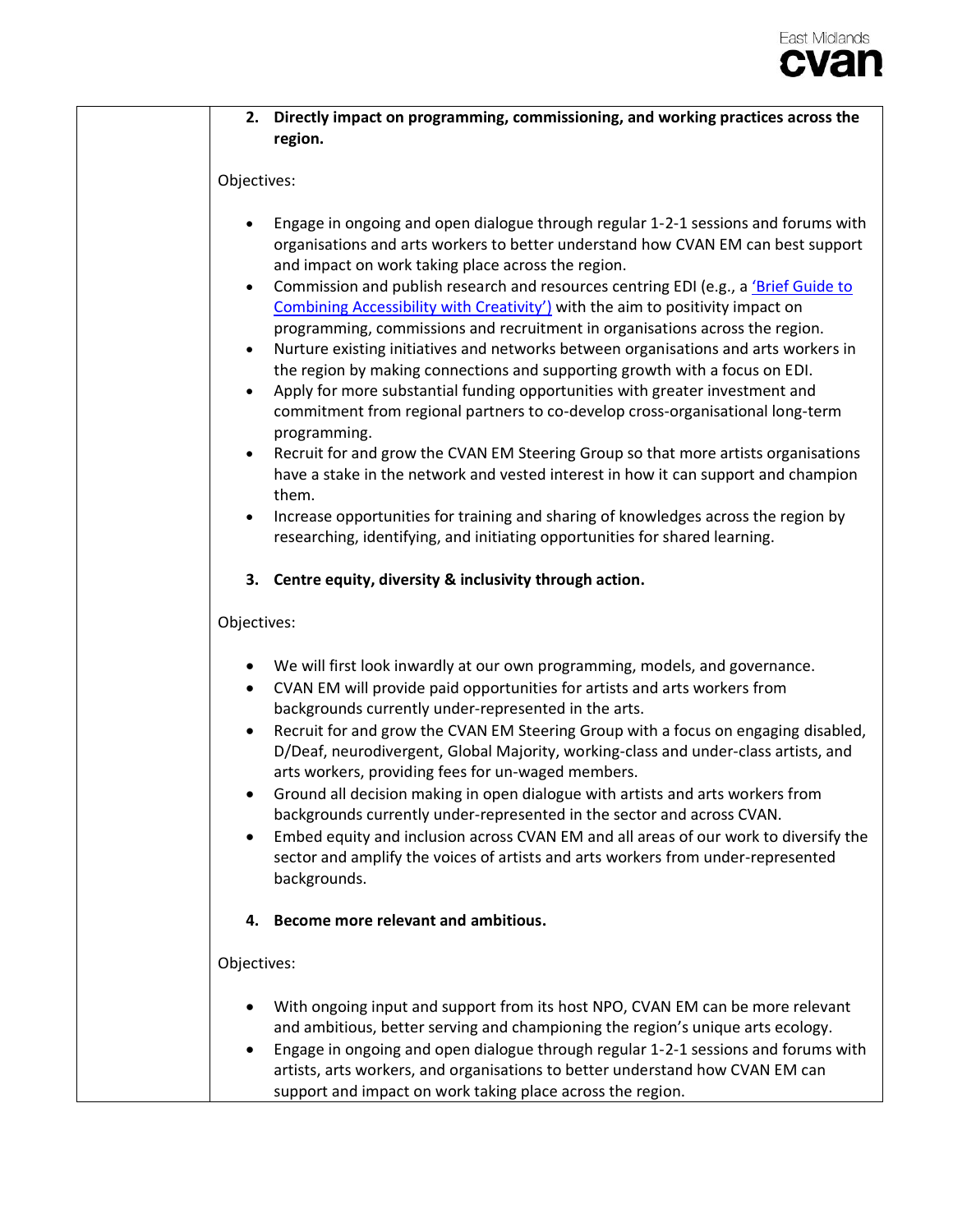

|                     | Work closely and openly with CVAN EM's NPO host organisation, operating as part of<br>$\bullet$<br>a larger team of exceptional arts professionals, whilst maintaining agency of delivery.<br>Recruit for and grow the CVAN EM Steering Group to better reflect society centring<br>٠<br>artists and art workers from backgrounds under-represented within the<br>contemporary visual arts.<br>Apply for more substantial long-term funding opportunities with greater investment<br>and commitment from regional partners.                                                                                                                                                                                                                                                                                                                                                                                                                                                                                                                                                                                                                             |
|---------------------|---------------------------------------------------------------------------------------------------------------------------------------------------------------------------------------------------------------------------------------------------------------------------------------------------------------------------------------------------------------------------------------------------------------------------------------------------------------------------------------------------------------------------------------------------------------------------------------------------------------------------------------------------------------------------------------------------------------------------------------------------------------------------------------------------------------------------------------------------------------------------------------------------------------------------------------------------------------------------------------------------------------------------------------------------------------------------------------------------------------------------------------------------------|
|                     | Raise awareness of visual arts practice in the East Midlands outside of the region.<br>5.                                                                                                                                                                                                                                                                                                                                                                                                                                                                                                                                                                                                                                                                                                                                                                                                                                                                                                                                                                                                                                                               |
|                     | Objectives:                                                                                                                                                                                                                                                                                                                                                                                                                                                                                                                                                                                                                                                                                                                                                                                                                                                                                                                                                                                                                                                                                                                                             |
|                     | Grow CVAN EM staff capacity with a focus on artist development, increasing expertise<br>available to artists and arts workers accessing the network, providing more tailored<br>artist support, focusing on areas including, developing a more commercially viable<br>practice, increasing online engagement, and applying for funding.<br>Increase support available to more artists with a focus on ACE's Priority Places,<br>$\bullet$<br>making more opportunities accessible and obtainable to arts workers across the<br>region.<br>Build and strengthen relationships with organisations across the region, engaging in<br>$\bullet$<br>dialogue to positively impact on commissioning and activity that actively champions<br>representation and presents to audiences and participants online and in person<br>programming that better reflects their lived experiences.<br>Shape and champion the East Midlands as a region leading in fair and equitable<br>practice.<br>CVAN EM to better highlight work taking place within the region and work by the<br>$\bullet$<br>region's artists taking place on a national or international stage. |
| <b>Host</b>         | CVAN EM is hosted by Leicester Print Workshop (LPW) and receives £20,000 per annum in its                                                                                                                                                                                                                                                                                                                                                                                                                                                                                                                                                                                                                                                                                                                                                                                                                                                                                                                                                                                                                                                               |
| organisation        | Arts Council England (ACE) National Portfolio Organisation (NPO) funding settlement, which is<br>ring-fenced for CVAN EM. Additional activity is made possible via fundraising, partnership<br>working and support from the national CVAN.                                                                                                                                                                                                                                                                                                                                                                                                                                                                                                                                                                                                                                                                                                                                                                                                                                                                                                              |
| Regional            | Colette Griffin (part-time, 18.5 hrs per week) - Colette is also Artist Development Coordinator                                                                                                                                                                                                                                                                                                                                                                                                                                                                                                                                                                                                                                                                                                                                                                                                                                                                                                                                                                                                                                                         |
| <b>Director</b>     | / Curator at Primary, an artist-led space in Nottingham. Here she leads on the organisation's                                                                                                                                                                                                                                                                                                                                                                                                                                                                                                                                                                                                                                                                                                                                                                                                                                                                                                                                                                                                                                                           |
|                     | Artist Development Strategy, working alongside residents and partners to identify and                                                                                                                                                                                                                                                                                                                                                                                                                                                                                                                                                                                                                                                                                                                                                                                                                                                                                                                                                                                                                                                                   |
|                     | generate opportunities for artists within Primary and across the city.                                                                                                                                                                                                                                                                                                                                                                                                                                                                                                                                                                                                                                                                                                                                                                                                                                                                                                                                                                                                                                                                                  |
| <b>Chair</b>        | Saad Eddine Said, CEO and Artistic Director of New Art Exchange - Before his appointment at                                                                                                                                                                                                                                                                                                                                                                                                                                                                                                                                                                                                                                                                                                                                                                                                                                                                                                                                                                                                                                                             |
|                     | NAE he was Director of Home in Slough, a Creative People and Places project, and was Co-                                                                                                                                                                                                                                                                                                                                                                                                                                                                                                                                                                                                                                                                                                                                                                                                                                                                                                                                                                                                                                                                |
|                     | Founder and former Co-Artistic Director of the charity Terre Sans Frontiere in Morocco. In                                                                                                                                                                                                                                                                                                                                                                                                                                                                                                                                                                                                                                                                                                                                                                                                                                                                                                                                                                                                                                                              |
|                     | 2019 he curated the Occupy season at Battersea Arts Centre and the London City Take Over.                                                                                                                                                                                                                                                                                                                                                                                                                                                                                                                                                                                                                                                                                                                                                                                                                                                                                                                                                                                                                                                               |
| <b>Arts Council</b> | Sarah Reed                                                                                                                                                                                                                                                                                                                                                                                                                                                                                                                                                                                                                                                                                                                                                                                                                                                                                                                                                                                                                                                                                                                                              |
| Relationship        |                                                                                                                                                                                                                                                                                                                                                                                                                                                                                                                                                                                                                                                                                                                                                                                                                                                                                                                                                                                                                                                                                                                                                         |
| <b>Manager</b>      |                                                                                                                                                                                                                                                                                                                                                                                                                                                                                                                                                                                                                                                                                                                                                                                                                                                                                                                                                                                                                                                                                                                                                         |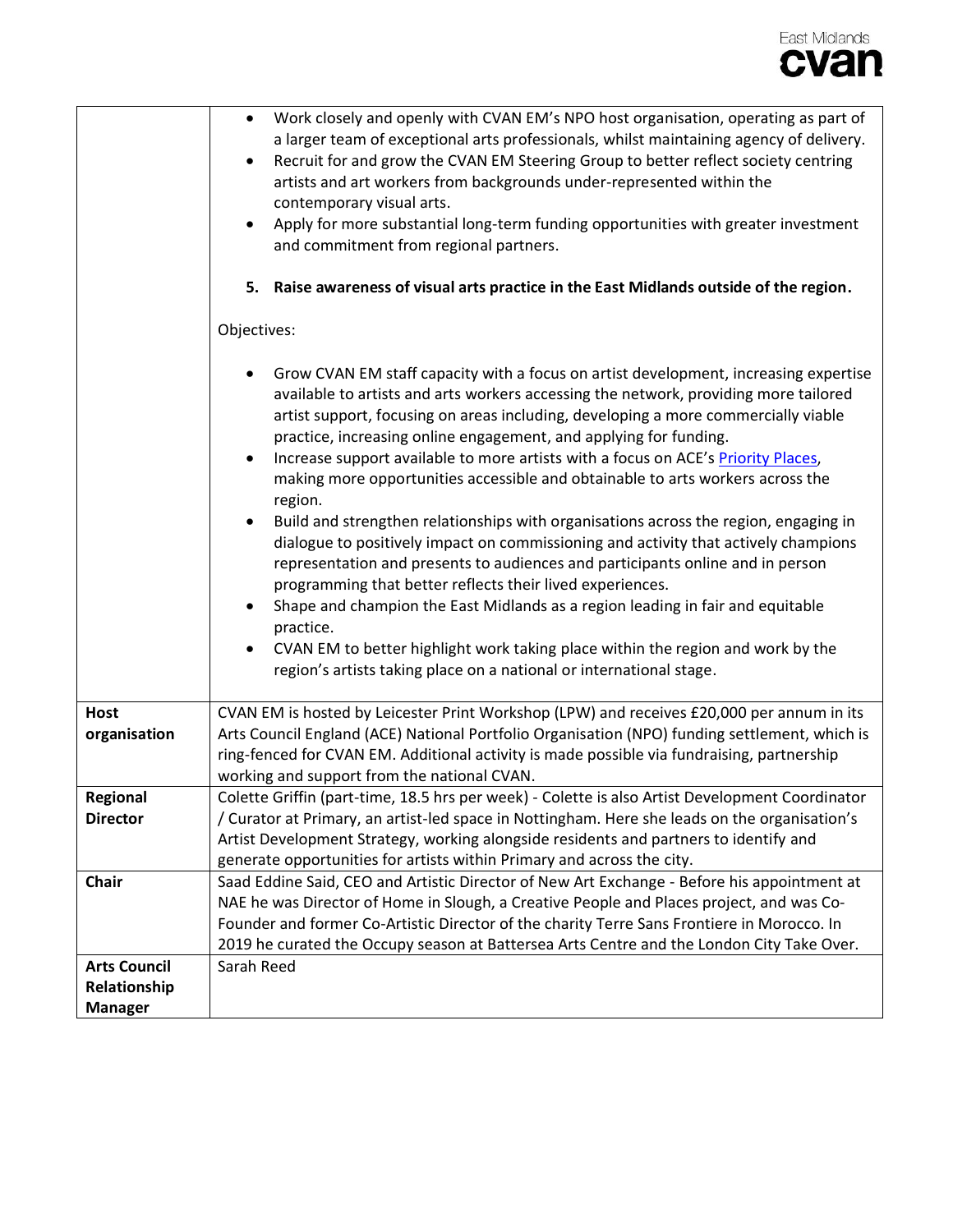

## Steering Group Membership

| Membership        | Up to 14 representatives from regional organisations and artists and arts workers located          |
|-------------------|----------------------------------------------------------------------------------------------------|
|                   | across the East Midlands. Steering Group members act as advisors and advocates.                    |
|                   |                                                                                                    |
|                   | New members will have access to 1-2-1 mentoring with a current member and be invited to            |
|                   | participate in Steering Group 'subgroups', with different focus areas to ensure individuals have   |
|                   | greater say and impact.                                                                            |
| Sponsored         | Steering Group members sponsored by CVAN EM, or a partner organisation will be paid a              |
| membership        | stipend of £200 to attend each quarterly meeting. Payment will be made upon invoice to CVAN        |
|                   | EM.                                                                                                |
|                   |                                                                                                    |
|                   | The current sponsorship period runs from 1 April 2022 - 31 March 2023. At the end of this          |
|                   | period sponsors will review sponsorship based on available funds.                                  |
|                   | Steering Group members representing organisations will not receive a stipend to attend             |
| Un-sponsored      |                                                                                                    |
| membership        | quarterly meetings, we ask that the organisation (employer) in question supports the member        |
|                   | (employee) to attend.                                                                              |
| Recruitment       | Recruitment centres learning, equity, knowledges, experience, and skills found in organisations    |
|                   | and the freelance creative workforce across the East Midlands, with emphasis on the region's       |
|                   | <b>Priority Places</b>                                                                             |
|                   |                                                                                                    |
|                   | Members employed in organisations will represent that organisation and not simply                  |
|                   | themselves as individuals.                                                                         |
| <b>Meetings</b>   | Take place quarterly in April, July, October and January.                                          |
|                   | Take place online or in-person, for in-person meetings there is the option to join                 |
|                   | remotely via Zoom.                                                                                 |
|                   | Members attending online meetings or any other online CVAN EM activity are asked to                |
|                   | refer to the <b>Digital Code of Conduct</b> ahead of time.                                         |
|                   | In-person meetings take place across organisations represented on the Steering Group.              |
|                   | Agendas will be shared by the Regional Director in advance of the meeting.                         |
|                   | The date and time of the next meeting will be confirmed during the previous meeting                |
|                   | by and in agreement with the entire group.                                                         |
| <b>Attendance</b> | Members are required to attend all meetings. If a member is unable to attend a meeting, they       |
|                   | must brief the Chair or Regional Director on any matters arising. If a member is unable to         |
|                   | attend meetings on more than x2 consecutive occasions the Chair or Regional Director will          |
|                   | contact them regarding their commitment to the Steering Group.                                     |
| Key               | Support the Regional Director to help them set and achieve measurable aims and<br>$\bullet$        |
| responsibilities  | objectives for CVAN EM.                                                                            |
|                   | Contribute to network wide conversation and activity.<br>$\bullet$                                 |
|                   | Identify opportunities for partnerships and funding.<br>$\bullet$                                  |
|                   | Represent and champion CVAN EM within the sector and region, promoting CVAN EM<br>$\bullet$        |
|                   | and the wider network to relevant stakeholders.                                                    |
|                   | Demonstrate an interest in and enthusiasm for developing the role of CVAN EM in the<br>$\bullet$   |
|                   | sector, supporting it to strive for excellence.                                                    |
|                   | Support positive relationships with key stakeholders, including Arts Council England.<br>$\bullet$ |
|                   | Attend x4 Steering Group meetings per financial year.                                              |
|                   | Support recruitment for future new Steering Group members.                                         |